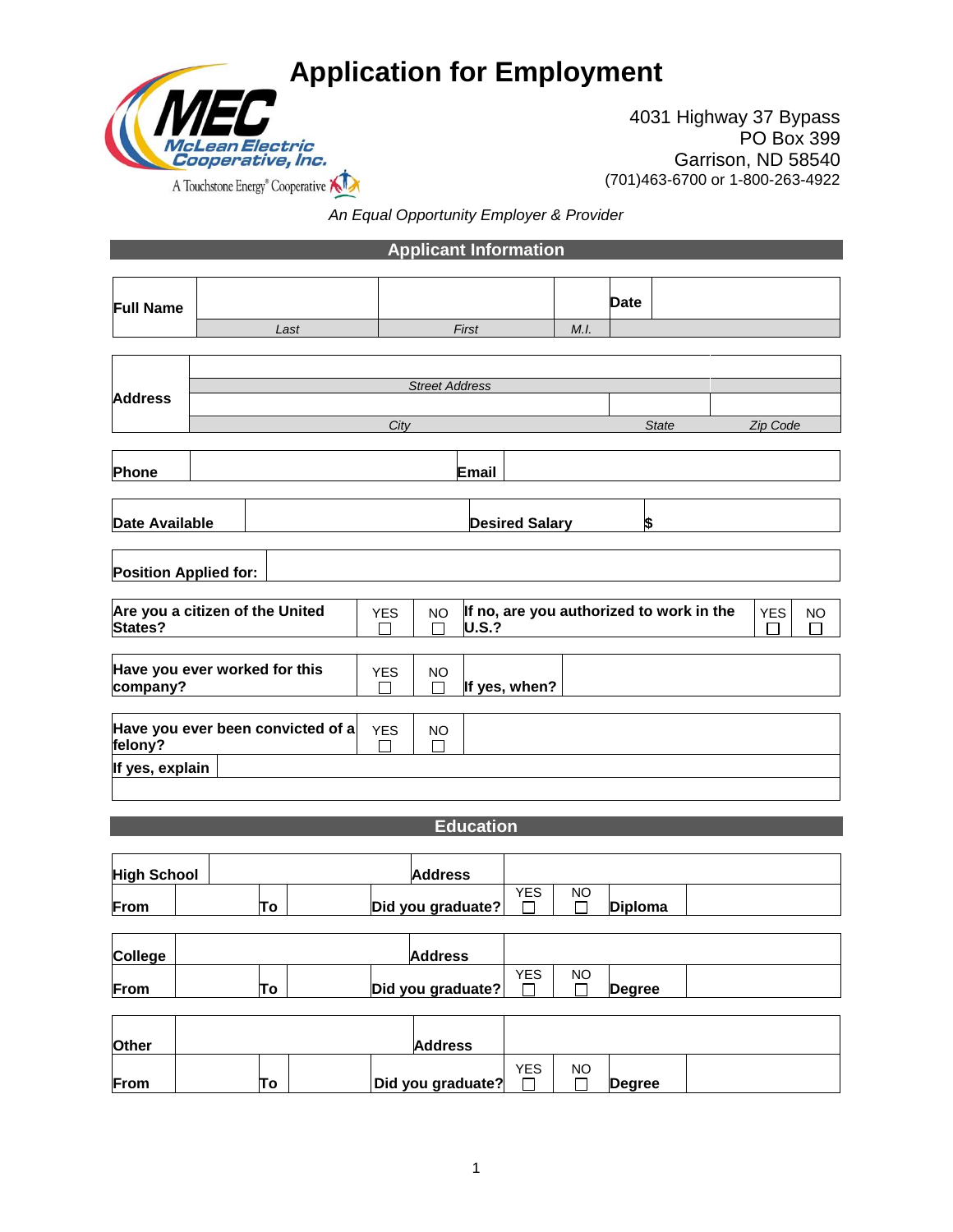

4031 Highway 37 Bypass PO Box 399 Garrison, ND 58540 (701)463-6700 or 1-800-263-4922

### *An Equal Opportunity Employer & Provider* **References**

#### *Please list three professional references.*

| <b>Full Name</b> | Relationship        |
|------------------|---------------------|
| Company          | Phone               |
| <b>Address</b>   |                     |
|                  |                     |
| <b>Full Name</b> | <b>Relationship</b> |
| Company          | Phone               |
| <b>Address</b>   |                     |
|                  |                     |
| <b>Full Name</b> | Relationship        |
| Company          | Phone               |
| <b>Address</b>   |                     |

# **Previous Employment**

| Company                 |  |    |                                               |                           |                           | Phone                |  |  |
|-------------------------|--|----|-----------------------------------------------|---------------------------|---------------------------|----------------------|--|--|
| <b>Address</b>          |  |    |                                               |                           |                           | <b>Supervisor</b>    |  |  |
| <b>Job Title</b>        |  |    |                                               | <b>Starting Salary \$</b> |                           | <b>Ending Salary</b> |  |  |
| <b>Responsibilities</b> |  |    |                                               |                           |                           |                      |  |  |
| From                    |  | To |                                               |                           | <b>Reason for Leaving</b> |                      |  |  |
| reference?              |  |    | May we contact your previous supervisor for a | <b>YES</b>                | NO                        |                      |  |  |

| Company                 |  |    |                                               |            |                           | <b>Phone</b>         |    |
|-------------------------|--|----|-----------------------------------------------|------------|---------------------------|----------------------|----|
| <b>Address</b>          |  |    |                                               |            |                           | <b>Supervisor</b>    |    |
| <b>Job Title</b>        |  |    | <b>Starting Salary \$</b>                     |            |                           | <b>Ending Salary</b> | ß, |
| <b>Responsibilities</b> |  |    |                                               |            |                           |                      |    |
| From                    |  | To |                                               |            | <b>Reason for Leaving</b> |                      |    |
| reference?              |  |    | May we contact your previous supervisor for a | <b>YES</b> | NO.                       |                      |    |